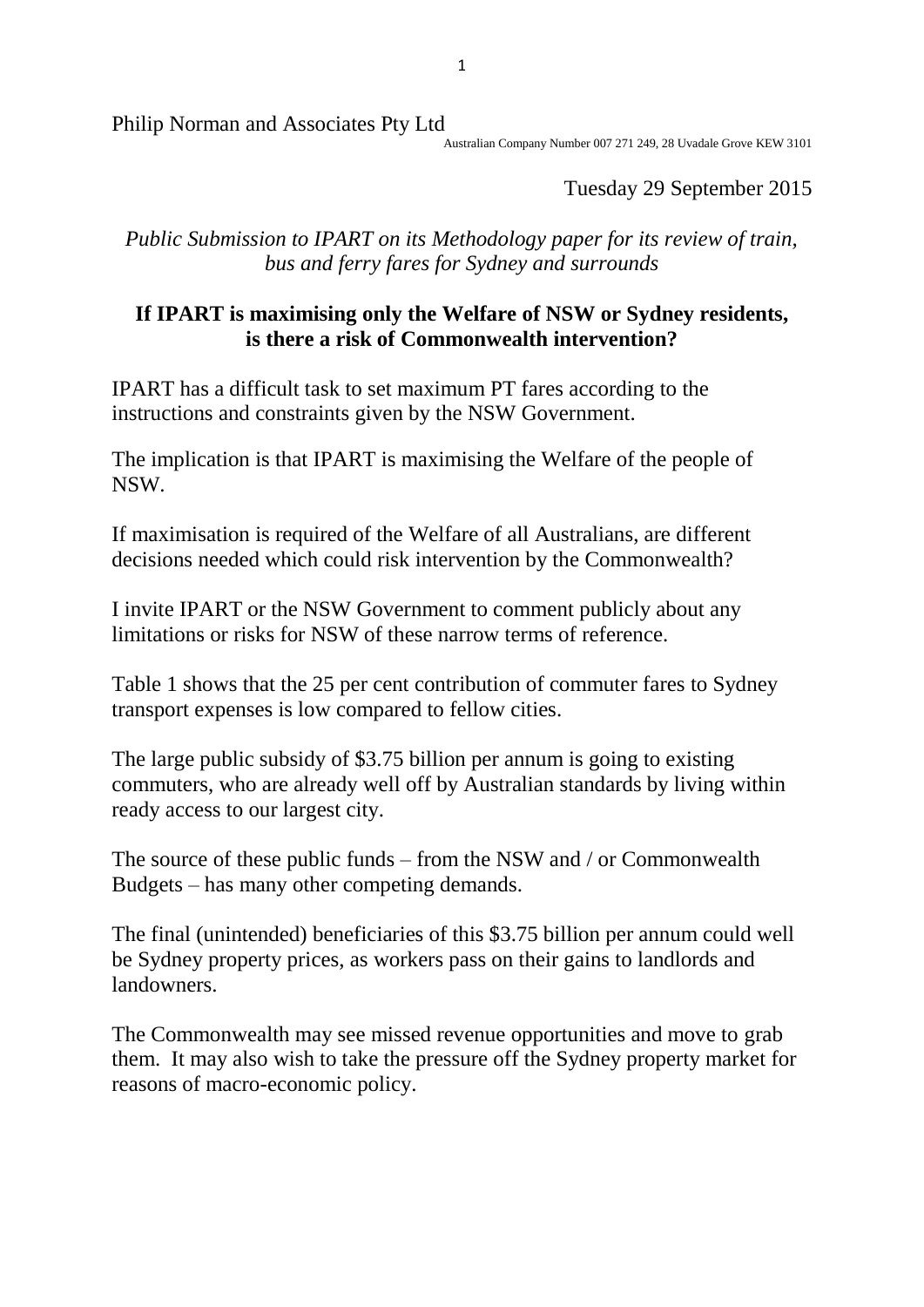Revenue from Commonwealth petrol and diesel excise can no longer be relied upon to grow strongly, even with the recent resumption of indexation.

- petrol and diesel vehicles will become more fuel efficient;
- electric vehicles (currently untaxed per se) will increase market share
- improved telecommunications may reduce the need for physical travel
- work and home and school may improve their co-locations
- walking and cycling will gain market share
- Public Transport will also gain market share

The Commonwealth may explore a tax base for vehicles of vehicle km travelled (vkt).

- Table 2 indicates about three (3) cents per person km travelled is being charged today, on the heroic assumption that passenger vehicles only use petrol. Further research would be needed to firm up this estimate.
- There are sound grounds on competition policy to tax all land personal travel in Australia on the same basis.

Sydney commuters travelling 15 km each way would pay about \$0.90 extra each working day.

IPART may consider leaving sufficient head-room in its maximum fares determination to enable the NSW to cream off such revenue before the Commonwealth thinks too hard.

The NSW government may welcome Commonwealth intervention in both the taxing and funding of Sydney commuter transport – especially funding infrastructure investment.

## **ACKNOWLEDGEMENTS**

Professor David Vines, Fellow of Balliol College Oxford University, and Dr Dimitris Tsolakis, Director, DT Consulting - The Economics of Transport, provided helpful comments on earlier drafts. I thank them but take sole responsibility for this content.

Philip Norman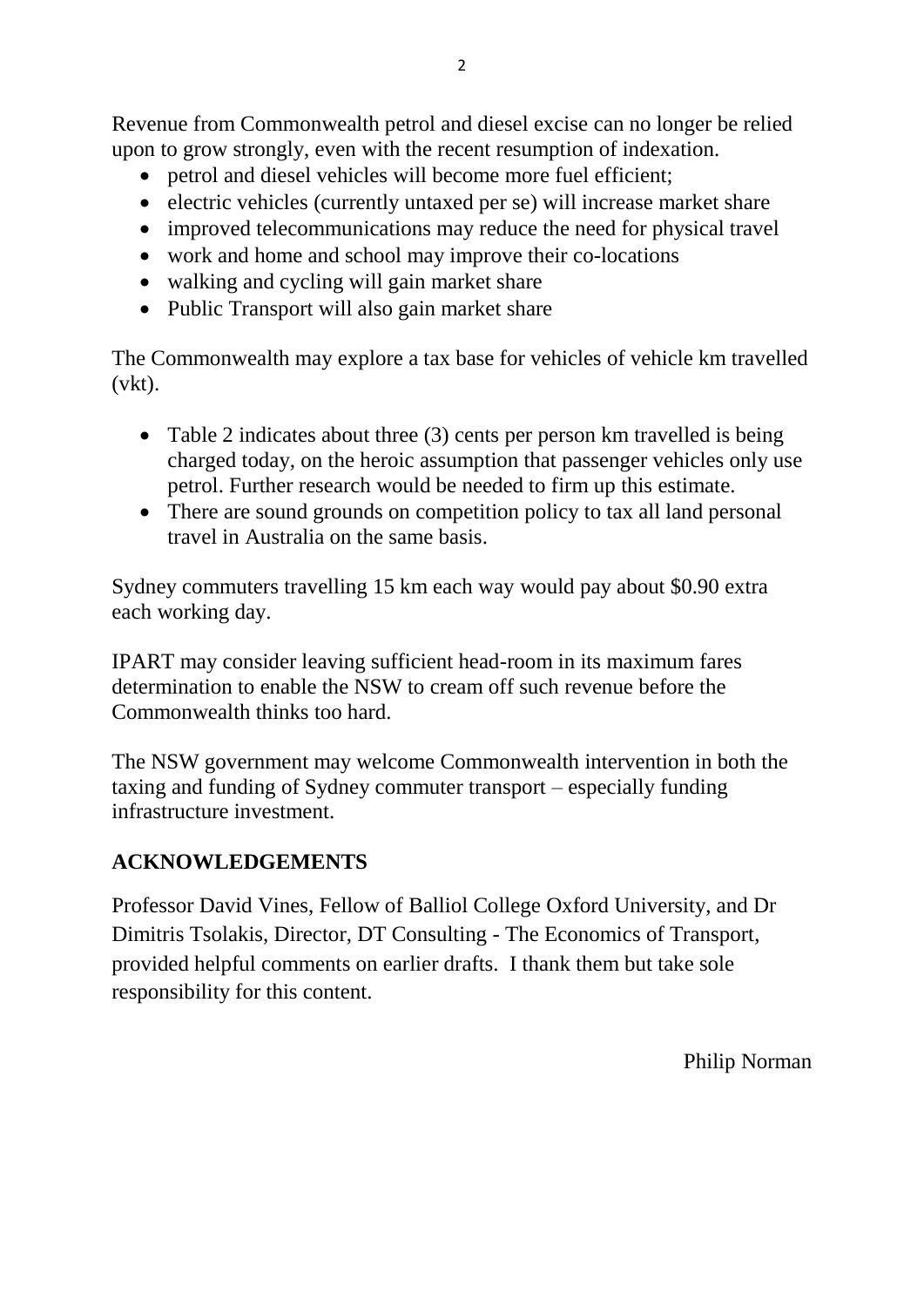| Table 1. Commuter Fares contribution towards Public Transport Expenses |                                                   |                                             |  |  |  |
|------------------------------------------------------------------------|---------------------------------------------------|---------------------------------------------|--|--|--|
|                                                                        | Percentage                                        | Sources                                     |  |  |  |
| Hong Kong                                                              | 186                                               | <b>Annual Report MTR Corporation 2012</b>   |  |  |  |
|                                                                        |                                                   | Transport for London Annual Report and      |  |  |  |
| London Underground                                                     | 90                                                | Statement of Accounts 2013-14               |  |  |  |
| <b>Berlin</b>                                                          | Prof Phil Charles, University of Queensland<br>66 |                                             |  |  |  |
| Zurich                                                                 | Prof Phil Charles, University of Queensland<br>66 |                                             |  |  |  |
| San Francisco                                                          | 60                                                | Prof Phil Charles, University of Queensland |  |  |  |
| <b>Washington DC</b>                                                   | 60                                                | Prof Phil Charles, University of Queensland |  |  |  |
| Australia                                                              | "less than a third"                               | Prof Phil Charles, University of Queensland |  |  |  |
| Sydney and surrounds                                                   | 25                                                | <b>IPART for Sydney and surrounds</b>       |  |  |  |

Prof Phil Charles, University of<br>Queensland

 $\mathsf{L}$ 

What are Fair Public Transport Fares?"

https://www.linkedin.com/pulse/what-fair-public-transport-fares-prof-phil-charles